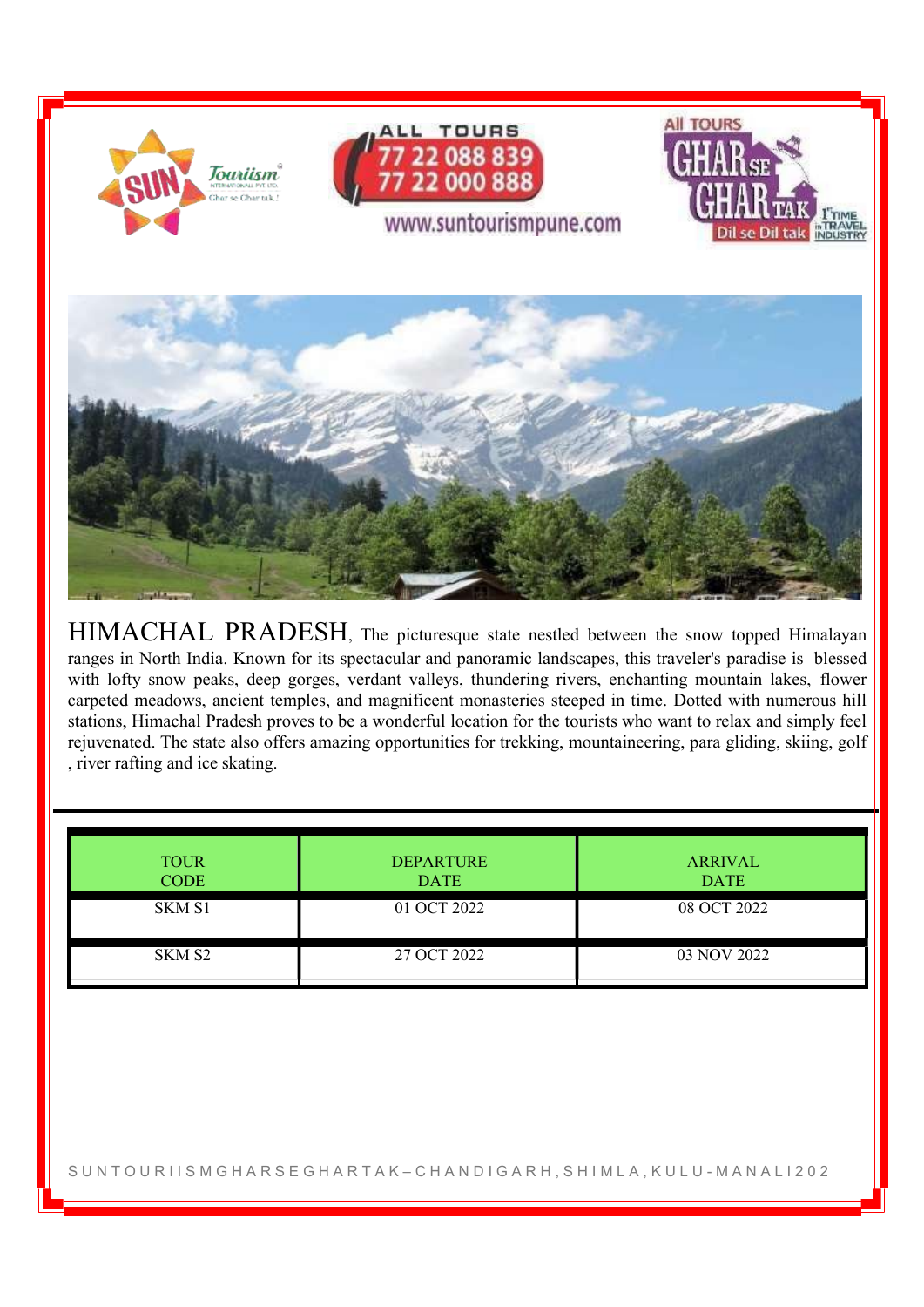## S U N T O U R I I S M G H A R S E G H A R T A K – C H A N D I G A R H , S H I M L A , K U L U - M A N A L I 2 0 2

# SHIMLA , KULLU & MANALI– 8 Days

Today enter the world of Sun Touriism Internationall Pvt Ltd as you begin your wonderful tour of Himachal. Pick up from your residence and then proceed to PUNE airport to board the flight to Delhi. On arrival proceed

After breakfast proceed to Shimla. Enroute lunch and check in to the hotel. Evening free time. Dinner and

to Chandigarh. Enroute lunch and check in to the hotel. Dinner and Overnight stay in Chandigarh.

#### DAY 01: RESIDENCE – PUNE – CHANDIGARH

DAY 04: SHIMLA – MANALI ( 280 kms / 8 hours )

# DAY 02: CHANDIGARH - SHIMLA

## DAY 03: SHIMLA ( KUFRI )

Overnight stay in Shimla.

After breakfast proceed to Kufri, enjoy a walk through thick cedar woods to Mahasu Peak for an amazing view of the mighty Himalayas. You could take an enjoyable pony or yak ride around the park (on direct payment basis ). Visit Himalaya Zoo, Indira Bungalow. Free time for relaxation in the evening. Mall road, Scandal Point and Shimla Church. Dinner and Overnight stay in Shimla.

After breakfast proceed to Manali , En-route pass by Pandoh Dam, Beas river, Sutlaj river, Beas Sutlaj Link Project, Kullu Valley. Visit Shawl Factory at Kullu. Arrive at Manali in the evening. Dinner and Overnight stay in Manali.  $(B, L, D)$ 

#### DAY 05: MANALI

# Today's local sightseeing of Manali covers the 450 years old Hadimba temple dedicated to Hadimba Devi which has some excellent woodcarving, the Manu Mandir and Vashishtha Kund for hot water natural springs. Evening free for leisure. Dinner and Overnight stay in Manali. (B, L, D)

# DAY 06: MANALI – ROHTANG PASS – SOLANG VALLEY – MANALI ( 51 kms one way )

Today we visit the enchanting Rohtang Pass (snow point) which is located at an altitude of 3978 mtrs. Free time to play and enjoy in the snow. Post lunch visit the Solang Valley for activities like Paragliding, Parasailing, Mountain Biking (Optional). (Rohtang Pass is subject to opening, if not, we will do some other tour). Dinner and Overnight stay in Manali. (B, L, D)

DAY 07: MANALI – CHANDIGARH ( 320 kms / 9 hours )

After breakfast depart for Chandigarh. Enjoy water rafting in Beas river (Optional). Arrive at Chandigarh & Evening visit the Sukhna Lake and Rock Garden. Dinner and Overnight stay in Chandigarh.

(B, L, D)

#### DAY 08: CHANDIGARH – DELHI – PUNE – RESIDENCE

After breakfast proceed to Delhi to board flight for Pune. Arrive Pune and transfer to your Residence. Return home with Wonderful memories of your holiday with Sun Touriism Internationall Pvt. Ltd.

(B, L)

(B, L, D)

(L, D)

(B,L, D)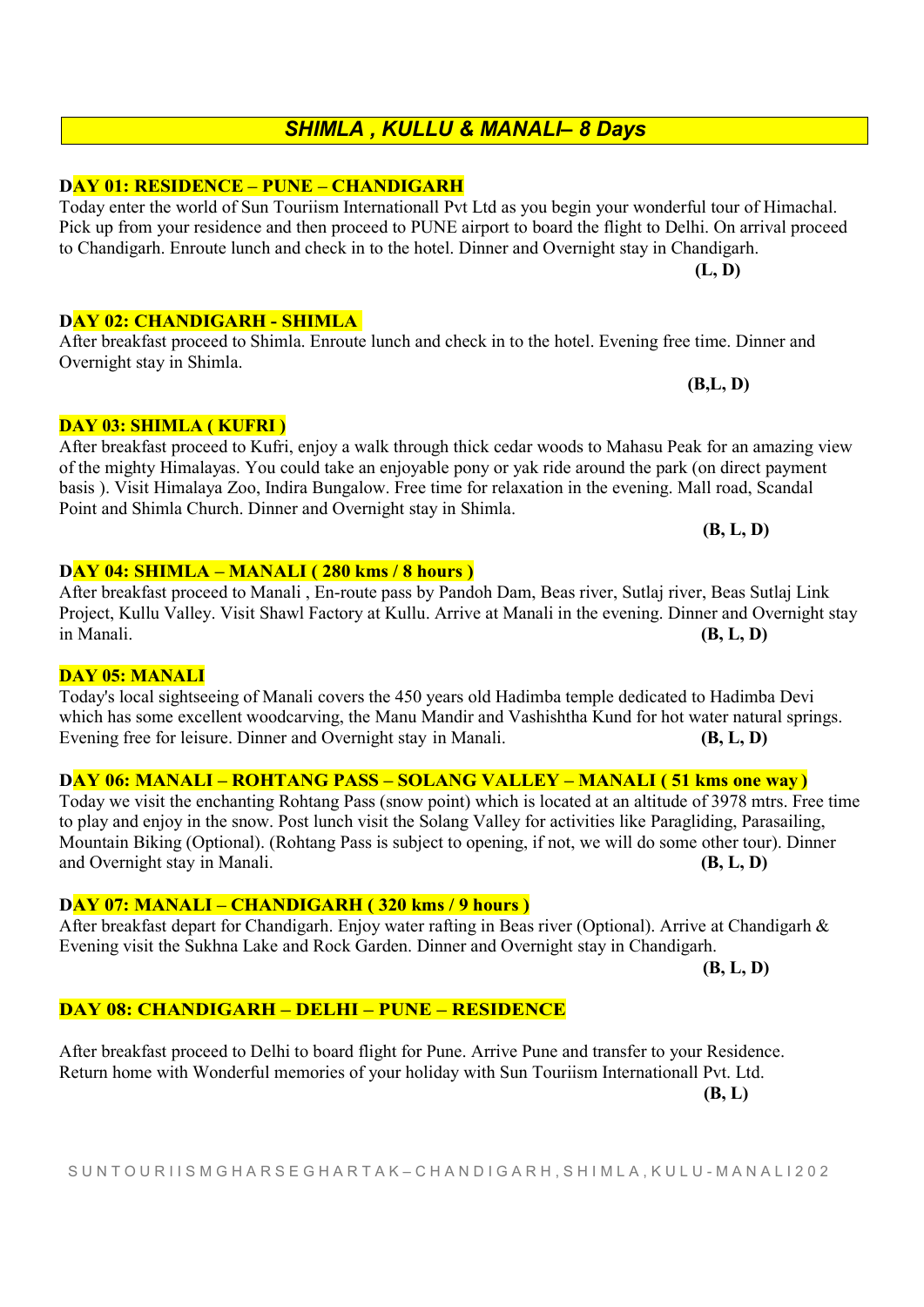# MEALS ON TOUR:-

DAY 1- Lunch &Dinner. DAY 2-6 : Breakfast, lunch&Dinner DAY 7: Breakfast& Lunch HOTELS :-

| <b>Destination</b> | <b>Hotels Name</b>                                  |
|--------------------|-----------------------------------------------------|
| Chandigarh         | <b>Hotel Clarion Inn Sevillaor similar</b>          |
| <b>Shimla</b>      | Hotel Sukhsagar / Silicon Inn or similar            |
| Manali             | <b>Hotel The Serenity Resort and Spa or similar</b> |

#### TOUR COST PER PERSON :

| <b>DESCRIPTION</b>                       | WITHOUT AIR FARE G2G              |
|------------------------------------------|-----------------------------------|
| Adult on Twin / Dbl Sharing              | INR 38,919/- + Airfare + 5% GST   |
| Adult on Triple Sharing                  | INR $36,919/- +$ Airfare + 5% GST |
| Child with bed $(02-11)$ yrs)            | INR 34,919/- + Airfare + 5% GST   |
| Child without bed $(02 -06 \text{ yrs})$ | INR 30,919/- + Airfare + 5% GST   |

#### Single Supplement INR 11,500/- per person over and above the twin sharing rates.

#### NOTE :

- Booking Amount Rs. 20,000/- per person.
- Balance to be paid 45 days before the date of departure.

# Tour Cost Includes:

- Residence Pune Airport Residence Transfer. ( Ghar Se GharTak)
- Hotel accommodation as per mentioned / similar deluxe hotels on twin sharing
- Breakfast, Lunch, Dinner, Sightseeing Entry Charges, Tips, GuideFee.
- 2x2 A/C Luxury Coach (35 Seater).
- Services of The Sun TouriismInternationall Pvt Ltd TourManager.
- A Complimentary Travel Kit Travel Bag AndCap.
- Your Tour Photo Pendrive.
- 1 Litre Drinking Water Per Person PerDay
- Tea / Coffee at various locations.
- As per the itinerary, local sightseeing in Shimla , Snow point / Rohtang Pass and Manali will be inlocal non air-conditioned vehicles / coach as outside vehicles are not permitted in these areas.